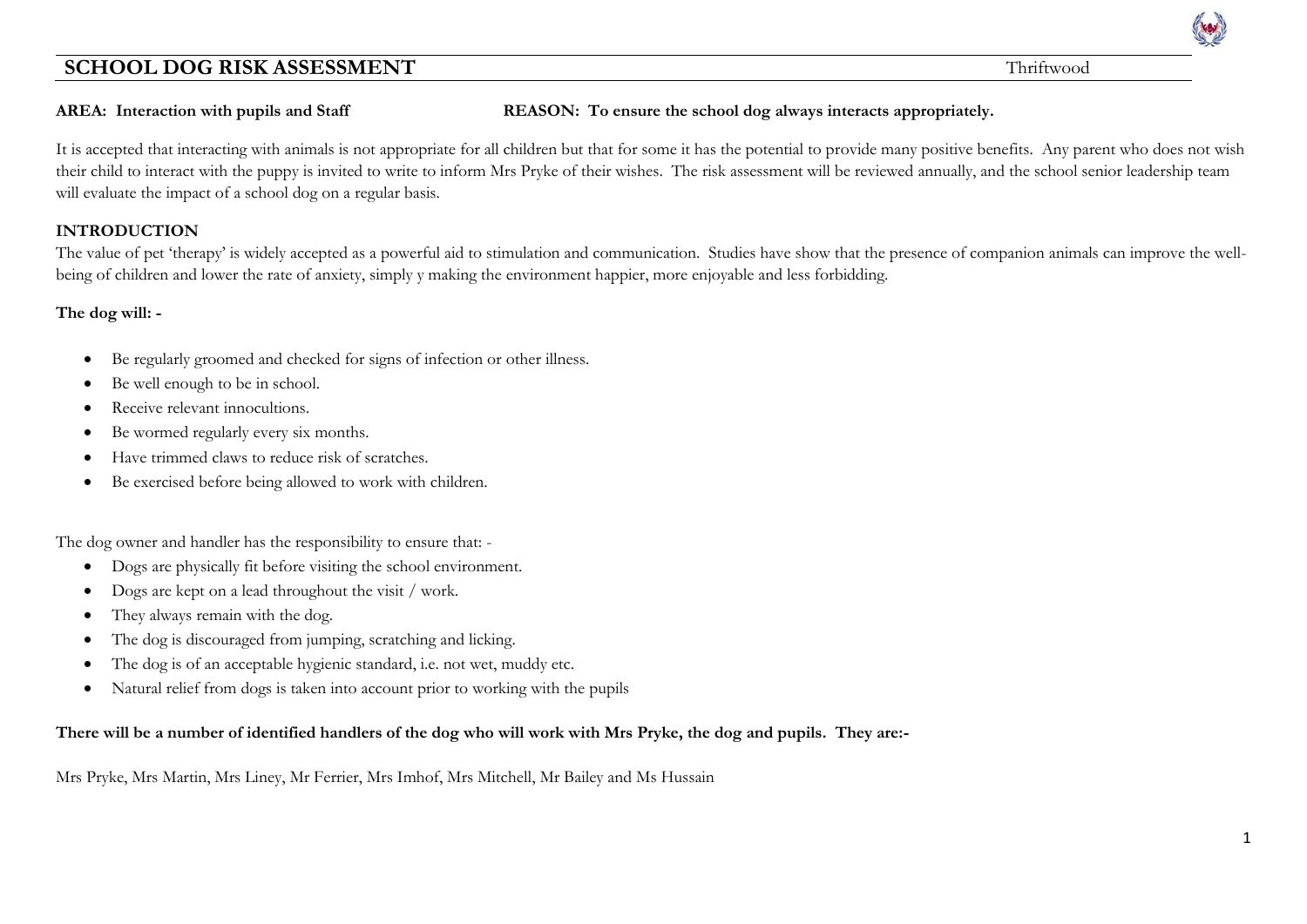.



| <b>IDENTIFY</b>                          | WHO MIGHT                                       | <b>CURRENT</b>                                                                | <b>LEVEL</b>           | <b>PROBABILITY</b>  | <b>ACTIONS TAKEN</b>                                                                                                                                                                                                                                                                                                                                                                                                                                                                                                                                          | <b>ACTION</b>                        | <b>RESPONSIBLE</b> | <b>DATE</b>      |
|------------------------------------------|-------------------------------------------------|-------------------------------------------------------------------------------|------------------------|---------------------|---------------------------------------------------------------------------------------------------------------------------------------------------------------------------------------------------------------------------------------------------------------------------------------------------------------------------------------------------------------------------------------------------------------------------------------------------------------------------------------------------------------------------------------------------------------|--------------------------------------|--------------------|------------------|
| <b>THE</b>                               | <b>BE HARMED</b>                                | <b>CONTROLS</b>                                                               | OF RISK                | OF                  | TO MITIGATE RISK                                                                                                                                                                                                                                                                                                                                                                                                                                                                                                                                              | <b>REQUIRED</b>                      | <b>PERSON</b>      | <b>COMPLETED</b> |
| <b>HAZARD</b>                            | & HOW?                                          |                                                                               |                        | <b>OCCURRENCE</b>   |                                                                                                                                                                                                                                                                                                                                                                                                                                                                                                                                                               |                                      |                    |                  |
| School dog<br>biting a child or<br>adult | Child or adult<br>could be hurt if<br>dog bites | The school dog<br>will be trained<br>not to bite<br>through puppy<br>classes. | High whilst<br>a puppy | High whilst a puppy | Staff to regularly monitor<br>the dog's temperament,<br>behaviour and mood.<br>Ensure that children and<br>adults do not interact<br>with the school dog<br>without supervision.<br>Ensure that all<br>interaction with the<br>school dog is completed<br>in the agreed way. Dog<br>trained to have no<br>mouth/teeth contact and<br>to respond to the<br>command 'stop' if any<br>mouth contact is made<br>and to withdraw any<br>contact with dog. Dog<br>trained through<br>obedience classes.<br>Reduced contact with<br>pupils during he puppy<br>phase. | Provide<br>appropriate<br>chew toys. | Mrs Pryke          |                  |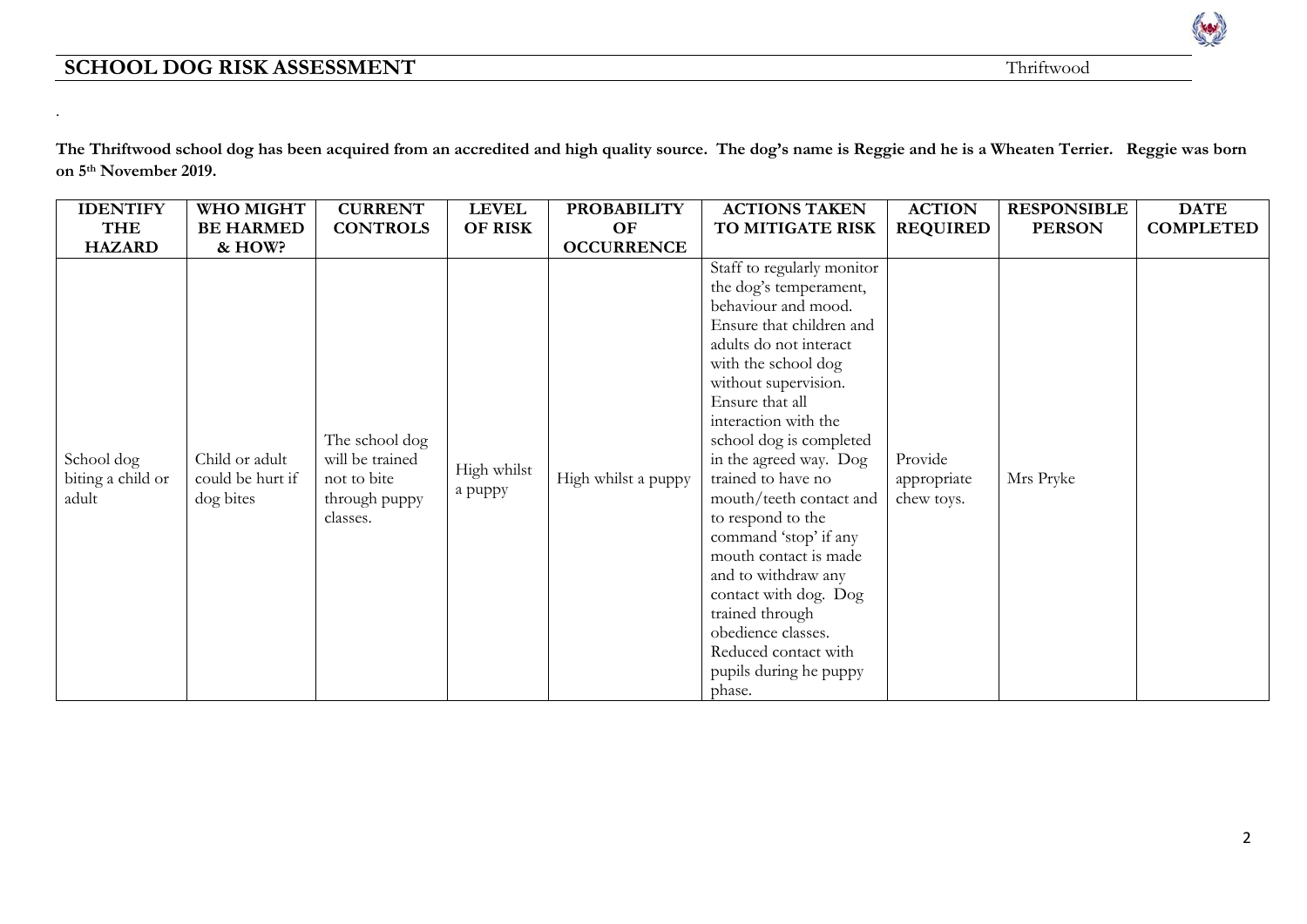| <b>IDENTIFY</b>            | WHO MIGHT                                                                                                            | <b>CURRENT</b>                                                                                          | <b>LEVEL</b>           | <b>PROBABILITY</b>     | <b>ACTIONS TAKEN TO</b>                                                                                                                                                                                                                                                                                                                                                                                                                                                                                                                                              | <b>ACTION</b>                                                            | <b>RESPONSIBLE</b> | <b>DATE</b>      |
|----------------------------|----------------------------------------------------------------------------------------------------------------------|---------------------------------------------------------------------------------------------------------|------------------------|------------------------|----------------------------------------------------------------------------------------------------------------------------------------------------------------------------------------------------------------------------------------------------------------------------------------------------------------------------------------------------------------------------------------------------------------------------------------------------------------------------------------------------------------------------------------------------------------------|--------------------------------------------------------------------------|--------------------|------------------|
| <b>THE</b>                 | <b>BE HARMED</b>                                                                                                     | <b>CONTROLS</b>                                                                                         | <b>OF RISK</b>         | <b>OF</b>              | <b>MITIGATE RISK</b>                                                                                                                                                                                                                                                                                                                                                                                                                                                                                                                                                 | <b>REQUIRED</b>                                                          | <b>PERSON</b>      | <b>COMPLETED</b> |
| <b>HAZARD</b>              | & HOW?                                                                                                               |                                                                                                         |                        | <b>OCCURRENCE</b>      |                                                                                                                                                                                                                                                                                                                                                                                                                                                                                                                                                                      |                                                                          |                    |                  |
| Jumping up /<br>scratching | If the school<br>dog becomes<br>excited there is a<br>danger that he<br>could jump up<br>or leave a<br>scratch mark. | Training will<br>involve not<br>jumping up with<br>praise / rewards<br>being given<br>when successful.  | High whilst<br>a puppy | High whilst a<br>puppy | Ensure that children and<br>adults to not interact with<br>the school dog without<br>supervision. The school<br>dog will be enclosed in<br>one of the school offices<br>headteachers office or<br>on a lead by an authorised<br>adult.<br>Children will be taught<br>how and when it is safe to<br>interact with dog and this<br>will be constantly<br>reinforced Dog to be<br>trained not to jump up.<br>Dog nails to be regularly<br>clipped.<br>Children to be taught<br>what to do to prevent the<br>dog from chasing them<br>(i.e. stand still, cross<br>arms). |                                                                          |                    |                  |
| Running loose              | If the school<br>dog were to run<br>loose, he could<br>damage<br>property.                                           | The school dog<br>will be contained<br>at all times in<br>one of the<br>school offices or<br>on a lead. | Low                    | Low, caged             | Monitor that the<br>equipment used to contain<br>the school dog is<br>appropriate and effective.<br>If the dog does get loose<br>from his pen the teacher<br>on duty will call for a<br>designated staff member<br>who will come and put<br>the dog back in its cage.                                                                                                                                                                                                                                                                                                | A stairgate<br>will be placed<br>on the<br>Headteacher's<br>office door. |                    |                  |

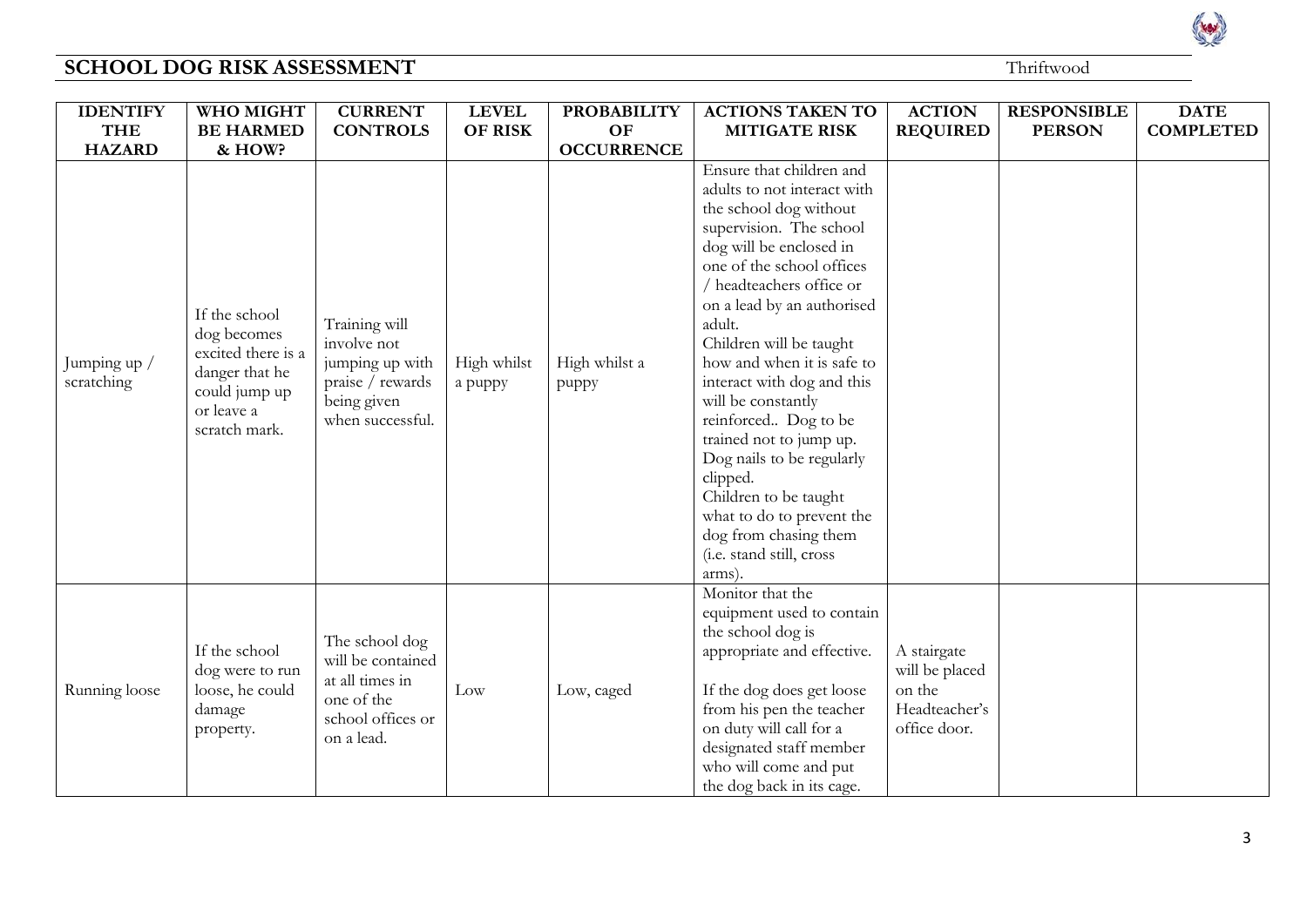| <b>IDENTIFY</b>                                | WHO MIGHT                                                                                                                                | <b>CURRENT</b>                                                                                                                                                                                                                               | <b>LEVEL</b>   | <b>PROBABILITY</b>                                   | <b>ACTIONS TAKEN TO</b>                                                                                                                           | <b>ACTION</b>   | <b>RESPONSIBLE</b> | <b>DATE</b>      |
|------------------------------------------------|------------------------------------------------------------------------------------------------------------------------------------------|----------------------------------------------------------------------------------------------------------------------------------------------------------------------------------------------------------------------------------------------|----------------|------------------------------------------------------|---------------------------------------------------------------------------------------------------------------------------------------------------|-----------------|--------------------|------------------|
| <b>THE</b><br><b>HAZARD</b>                    | <b>BE HARMED</b><br>& HOW?                                                                                                               | <b>CONTROLS</b>                                                                                                                                                                                                                              | <b>OF RISK</b> | OF<br><b>OCCURRENCE</b>                              | <b>MITIGATE RISK</b>                                                                                                                              | <b>REQUIRED</b> | <b>PERSON</b>      | <b>COMPLETED</b> |
| Direct<br>interaction with<br>children / staff | If the school<br>dog is allowed to<br>interact when<br>not in the<br>correct frame of<br>mind children /<br>staff could be<br>scratched. | No interaction is<br>allowed without<br>supervision.<br>Interaction will<br>be cancelled if<br>the school dog<br>shows signs of<br>incorrect<br>behaviour.<br>Rewards / praise<br>will be given to<br>reinforce the<br>desired<br>behaviour. | Low            | $_{\text{Low}}$                                      | Monitor that the<br>equipment used to contain<br>the school dog is effective<br>and appropriate.                                                  |                 |                    |                  |
| Destruction of<br>materials                    | If allowed, the<br>school dog may<br>chew / destroy<br>some school<br>materials /<br>resources.                                          | The school dog<br>will be contained<br>at all times. The<br>school dog will<br>have his own<br>toys to play with<br>and normal<br>school resources<br>will be removed.                                                                       | Low            | Medium whilst still<br>a puppy, otherwise<br>$-Low.$ | Monitor that the<br>equipment used to contain<br>the school dog is effective<br>and appropriate.<br>Provide appropriate play<br>toys for the dog. |                 |                    |                  |

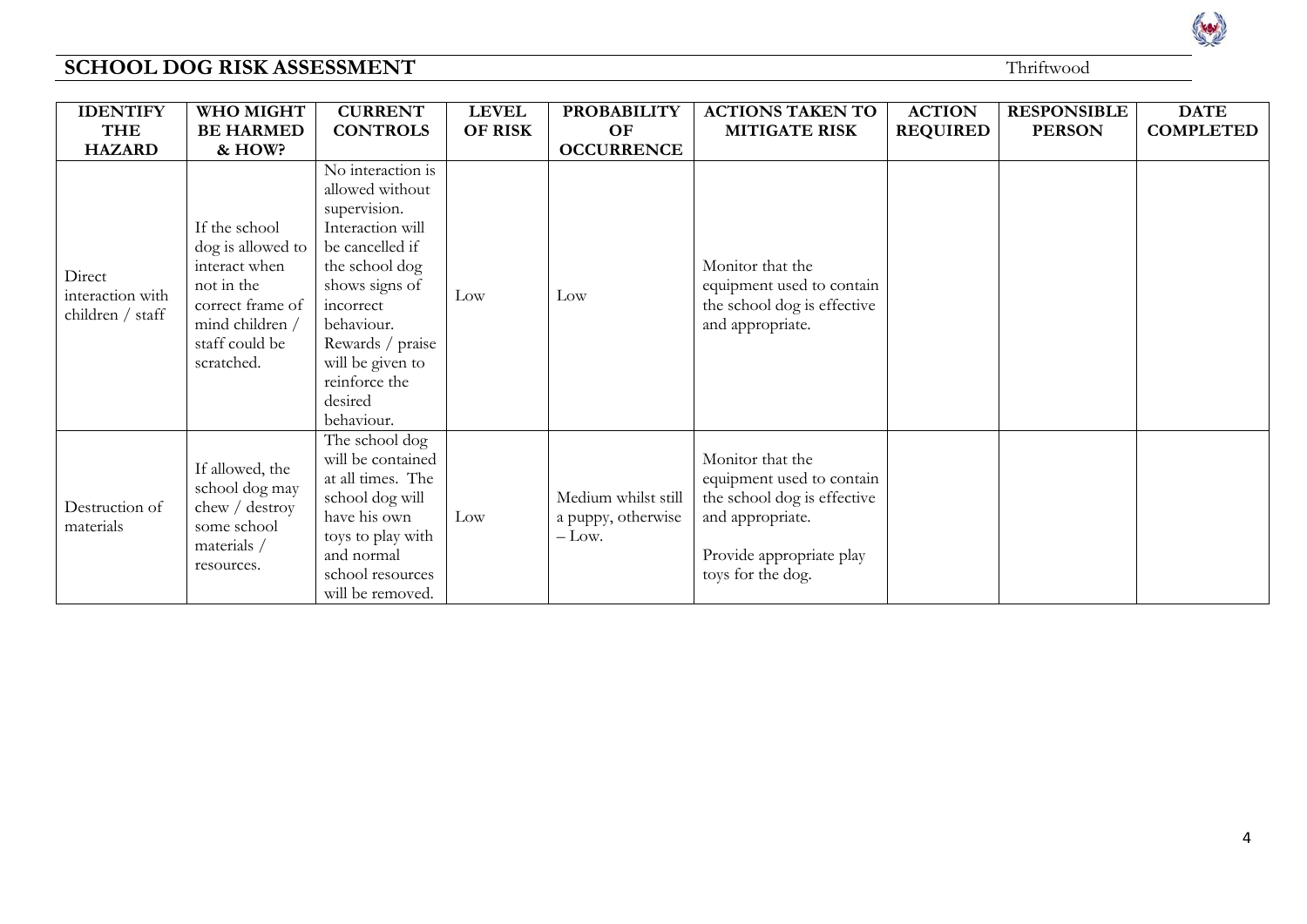| <b>IDENTIFY</b>                                                   | WHO MIGHT                                                                                                                                                                                                       | <b>CURRENT</b>                                                                                                                                                                                                   | <b>LEVEL</b>   | <b>PROBABILITY</b>                                                                              | <b>ACTIONS TAKEN TO</b>                                                                                                                                     | <b>ACTION</b>   | <b>RESPONSIBLE</b> | <b>DATE</b>      |
|-------------------------------------------------------------------|-----------------------------------------------------------------------------------------------------------------------------------------------------------------------------------------------------------------|------------------------------------------------------------------------------------------------------------------------------------------------------------------------------------------------------------------|----------------|-------------------------------------------------------------------------------------------------|-------------------------------------------------------------------------------------------------------------------------------------------------------------|-----------------|--------------------|------------------|
| <b>THE</b>                                                        | <b>BE HARMED</b>                                                                                                                                                                                                | <b>CONTROLS</b>                                                                                                                                                                                                  | <b>OF RISK</b> | <b>OF</b>                                                                                       | <b>MITIGATE RISK</b>                                                                                                                                        | <b>REQUIRED</b> | <b>PERSON</b>      | <b>COMPLETED</b> |
| <b>HAZARD</b>                                                     | & HOW?                                                                                                                                                                                                          |                                                                                                                                                                                                                  |                | <b>OCCURRENCE</b>                                                                               |                                                                                                                                                             |                 |                    |                  |
| Incorrect /<br>inconsistent<br>interaction with<br>the school dog | If a child / adult<br>interacts with<br>the school do in<br>the incorrect or<br>inconsistent way<br>this will affect<br>the school dog's<br>training and<br>have a negative<br>impact on future<br>interaction. | There are agreed<br>guidelines that<br>must be<br>followed at all<br>times when<br>interacting with<br>the school dog.<br>There cannot be<br>any interaction<br>with the school<br>dog without<br>authorisation. | Medium         | Initially at a<br>medium. Reduced<br>to low as pupils<br>learn appropriate<br>ways to interact. | If there are any<br>inconsistencies in<br>approach with the school<br>dog the adult / child will<br>have the interaction<br>stopped.                        |                 |                    |                  |
| Use of rewards<br>treats                                          | Children and<br>adults could be<br>harmed if the<br>school dog is<br>over excited<br>when receiving a<br>reward / treat.<br>Children / adult<br>must clean their<br>hands after<br>handling treats.             | There are toilets<br>where children<br>must wash their<br>hands after<br>stroking DOG.<br>Treats will only<br>be given to the<br>school dog with<br>authorisation.                                               | Low            |                                                                                                 | Reminders to the children<br>to wash hands after<br>handling treats. Treats to<br>be locked away to ensure<br>they can only be used<br>after authorisation. |                 |                    |                  |
| Worms/Fleas/<br>Immunisations                                     | If the school<br>dog is not<br>treated for<br>worms there is a<br>danger than<br>germs can be<br>transferred to<br>humans along<br>with other<br>germs.                                                         | The school dog<br>is regularly<br>wormed and<br>treated for flea<br>prevention and<br>all<br>immunisations<br>kept up to date.                                                                                   | Low            | Low if treated<br>regularly as<br>planned.                                                      | Monitor that vet visits<br>happen promptly and take<br>actions suggested by the<br>vet.                                                                     |                 |                    |                  |

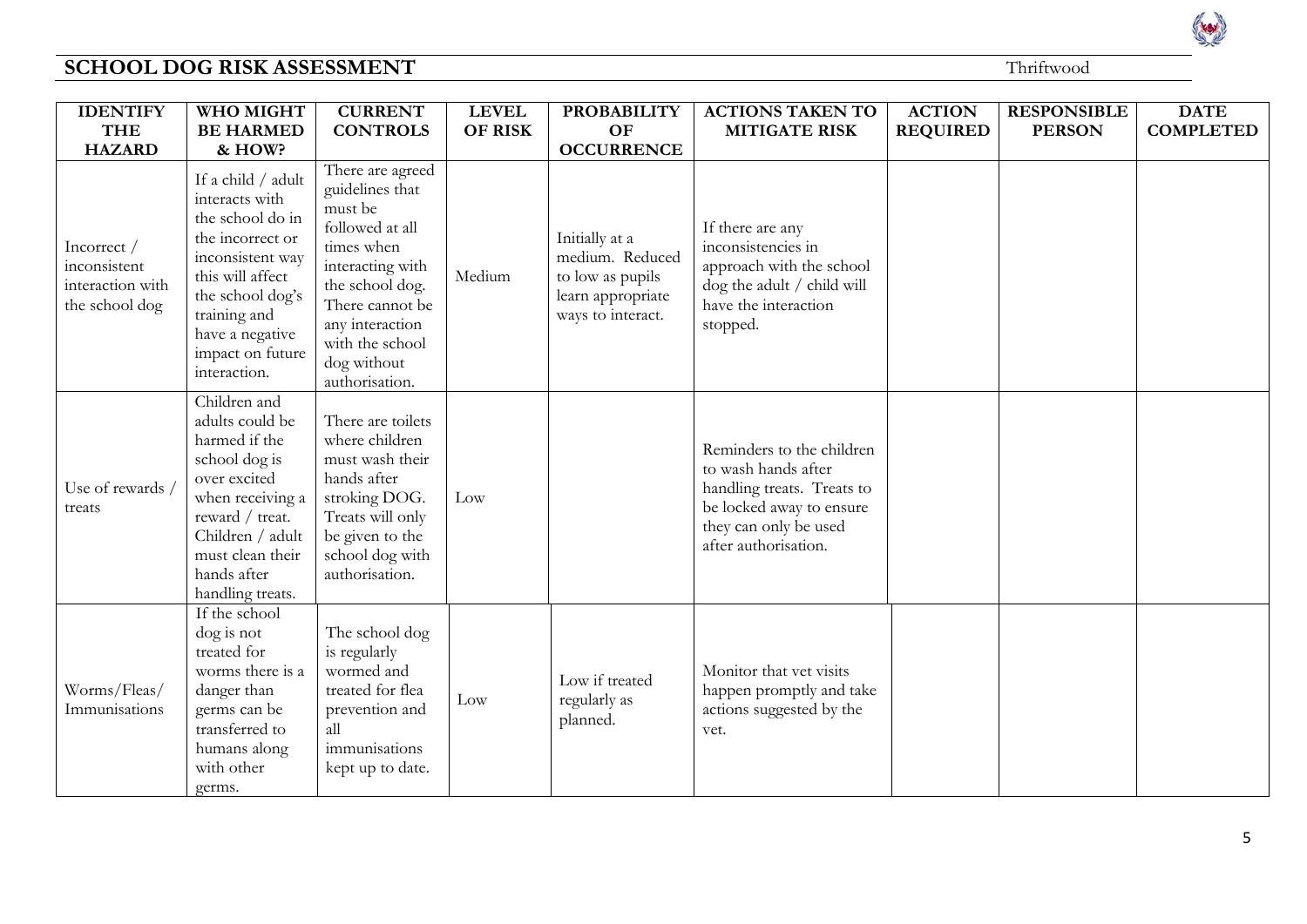| <b>IDENTIFY</b> | WHO MIGHT                                                                                                            | <b>CURRENT</b>                                                                                                                                                                                                                                             | <b>LEVEL</b>                         | <b>PROBABILITY</b> | <b>ACTIONS TAKEN</b>                                                                                                                                                                                                                                                                                                                                             | <b>ACTION</b>   | <b>RESPONSIBLE</b> | <b>DATE</b>      |
|-----------------|----------------------------------------------------------------------------------------------------------------------|------------------------------------------------------------------------------------------------------------------------------------------------------------------------------------------------------------------------------------------------------------|--------------------------------------|--------------------|------------------------------------------------------------------------------------------------------------------------------------------------------------------------------------------------------------------------------------------------------------------------------------------------------------------------------------------------------------------|-----------------|--------------------|------------------|
| <b>THE</b>      | <b>BE HARMED</b>                                                                                                     | <b>CONTROLS</b>                                                                                                                                                                                                                                            | <b>OF RISK</b>                       | OF                 | TO MITIGATE RISK                                                                                                                                                                                                                                                                                                                                                 | <b>REQUIRED</b> | <b>PERSON</b>      | <b>COMPLETED</b> |
| <b>HAZARD</b>   | & HOW?                                                                                                               |                                                                                                                                                                                                                                                            |                                      | <b>OCCURRENCE</b>  |                                                                                                                                                                                                                                                                                                                                                                  |                 |                    |                  |
| Faeces          | If a child/adult<br>comes into<br>contact with the<br>school dog's<br>faeces, some<br>germs could be<br>transferred. | The school dog<br>will only be<br>walked under<br>supervision. The<br>adult will always<br>have control of<br>DOG lead - not<br>children. No<br>child will be<br>asked to pick up<br>the dog's faeces<br>this will always<br>be undertaken by<br>an adult. | Medium to<br>high whilst a<br>puppy. | Low to Medium      | If a child finds faeces on<br>the school field /<br>playground they will<br>report it to an adult.<br>If the dog defecates on<br>school site, a member of<br>staff will clear it up<br>immediately and dispose<br>of it in a safe manner.<br>The dog will be trained<br>to toilet in a particular<br>designated area only that<br>does not have pupil<br>access. |                 |                    |                  |
| Allergies       | If a child is<br>allergic to dogs,<br>they could<br>become unwell.                                                   | If a child has an<br>allergy the<br>school dog must<br>not carry out<br>tasks near the<br>child                                                                                                                                                            | Medium                               | Medium             | Parents to inform the<br>school of any known<br>allergies to dogs and to<br>be given the choice to let<br>their child opt out of<br>close contact with the<br>dog. Medical records<br>used to list pupils<br>identified as having an<br>allergy and not to have<br>contact with the dog.<br>Children to wash hands<br>after contact with dog.                    |                 |                    |                  |

Red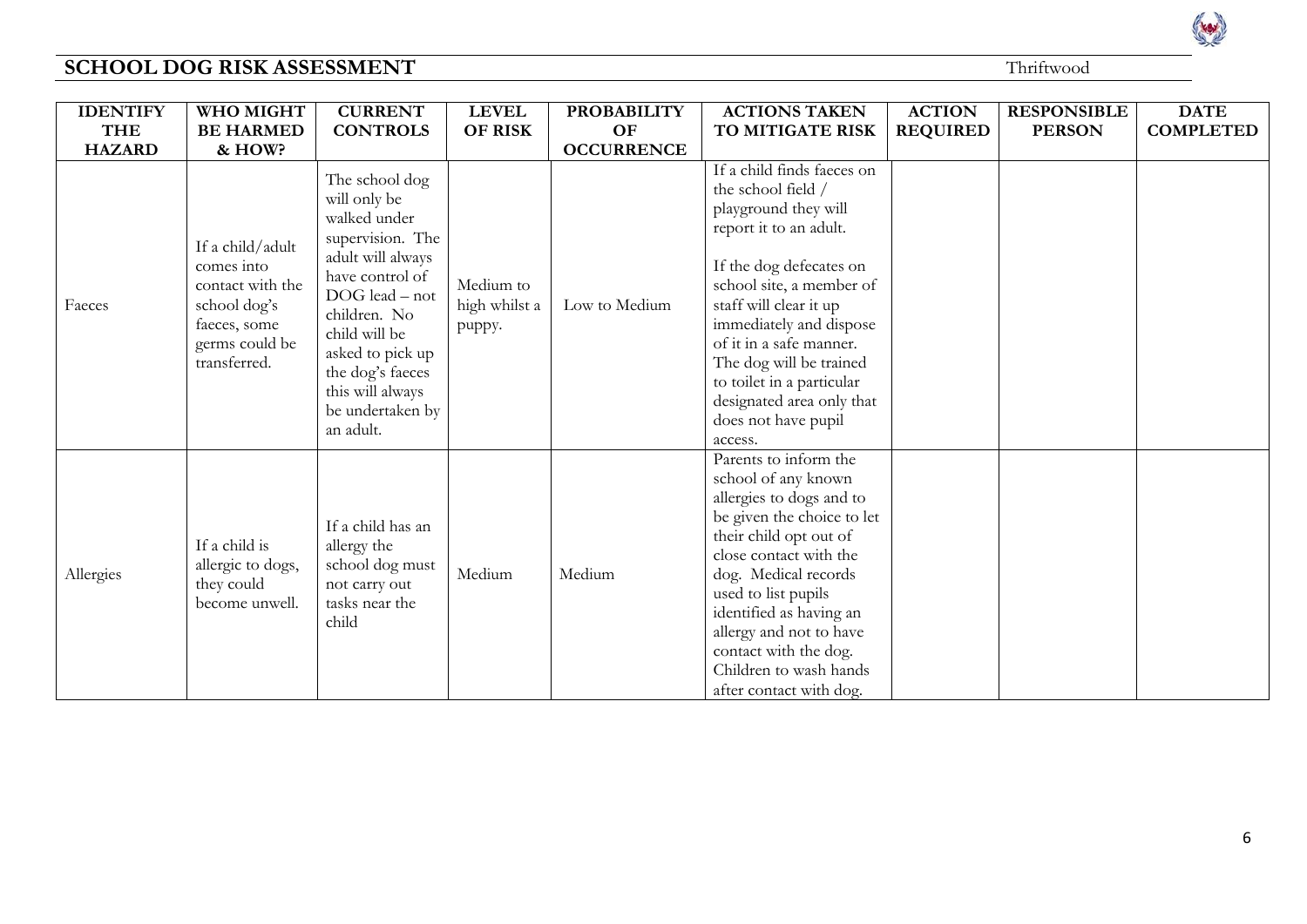| <b>IDENTIFY</b><br><b>THE</b>                                    | WHO MIGHT<br><b>BE HARMED</b>                                                                            | <b>CURRENT</b><br><b>CONTROLS</b>                                                                                                                                                                                                        | <b>LEVEL</b><br><b>OF RISK</b> | <b>PROBABILITY</b><br>OF                                       | <b>ACTIONS TAKEN</b><br>TO MITIGATE RISK | <b>ACTION</b><br><b>REQUIRED</b> | <b>RESPONSIBLE</b><br><b>PERSON</b> | <b>DATE</b><br><b>COMPLETED</b> |
|------------------------------------------------------------------|----------------------------------------------------------------------------------------------------------|------------------------------------------------------------------------------------------------------------------------------------------------------------------------------------------------------------------------------------------|--------------------------------|----------------------------------------------------------------|------------------------------------------|----------------------------------|-------------------------------------|---------------------------------|
| <b>HAZARD</b>                                                    | & HOW?                                                                                                   |                                                                                                                                                                                                                                          |                                | <b>OCCURRENCE</b>                                              |                                          |                                  |                                     |                                 |
| Children's access<br>to school dog<br>resource                   | If a child has<br>access to the<br>school dog's<br>treats and eats<br>some, they could<br>become unwell. | All of the dog's<br>resources will be<br>locked away. No<br>child will be<br>allowed to enter<br>the school dog's<br>area without<br>authorisation.                                                                                      | Low                            | Low                                                            |                                          |                                  |                                     |                                 |
| Contact with<br>food preparation<br>areas                        | If the school<br>dog enters a<br>food preparation<br>area this could<br>be unhygienic.                   | The school dog<br>will be in his<br>designated area<br>or on a lead tat<br>all times around<br>the school. He<br>will never enter<br>the school<br>kitchen areas or<br>the hall at lunch<br>time. He will<br>not enter the<br>staffroom. | Low                            | Low                                                            |                                          |                                  |                                     |                                 |
| Cleaning hands<br>after interacting<br>with the school<br>$\log$ | If hands are not<br>cleaned,<br>children/adults<br>could become<br>unwell.                               | All adults and<br>children will<br>clean their hands<br>after interaction<br>with the school<br>dog.                                                                                                                                     | Low                            | Medium. Remind<br>children and adults<br>to clean their hands. |                                          |                                  |                                     |                                 |

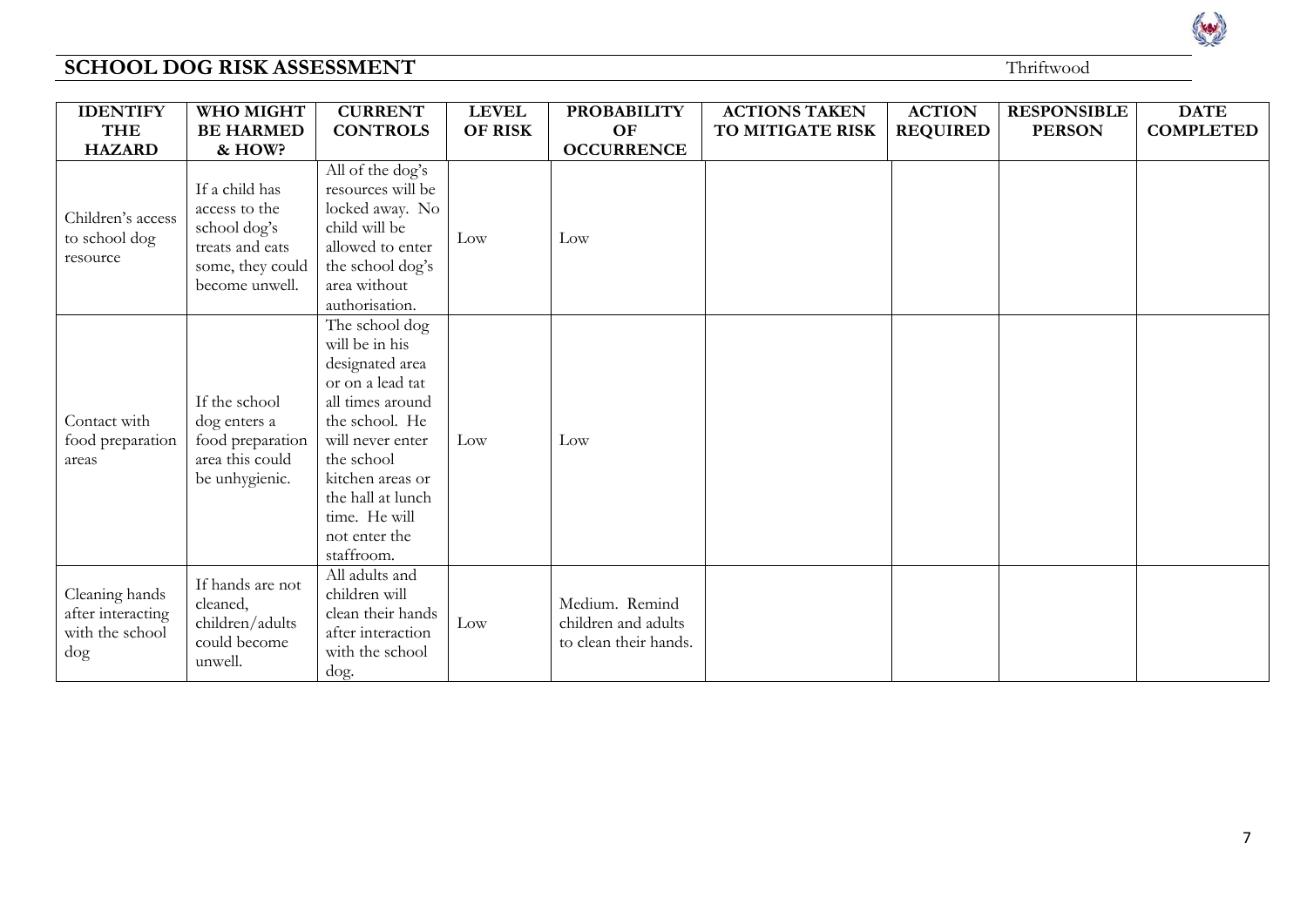Read

| <b>IDENTIFY</b>                                | WHO MIGHT                                                                                                                                                                                                 | <b>CURRENT</b>                                                                                                                                                                                                                                                                                       | <b>LEVEL</b>   | <b>PROBABILITY</b>                                                                                          | <b>ACTIONS TAKEN</b>                                                                                               | <b>ACTION</b>   | <b>RESPONSIBLE</b> | <b>DATE</b>      |
|------------------------------------------------|-----------------------------------------------------------------------------------------------------------------------------------------------------------------------------------------------------------|------------------------------------------------------------------------------------------------------------------------------------------------------------------------------------------------------------------------------------------------------------------------------------------------------|----------------|-------------------------------------------------------------------------------------------------------------|--------------------------------------------------------------------------------------------------------------------|-----------------|--------------------|------------------|
| <b>THE</b>                                     | <b>BE HARMED</b>                                                                                                                                                                                          | <b>CONTROLS</b>                                                                                                                                                                                                                                                                                      | <b>OF RISK</b> | OF                                                                                                          | TO MITIGATE RISK                                                                                                   | <b>REQUIRED</b> | <b>PERSON</b>      | <b>COMPLETED</b> |
| <b>HAZARD</b>                                  | & HOW?                                                                                                                                                                                                    |                                                                                                                                                                                                                                                                                                      |                | <b>OCCURRENCE</b>                                                                                           |                                                                                                                    |                 |                    |                  |
| Walking the dog<br>on and off site.            | Children could<br>be harmed<br>during a walk<br>offsite if they<br>are not<br>focussed.<br>Children might<br>be harmed if<br>they do not<br>interact<br>correctly when<br>the school dog<br>is on a walk. | No children will<br>take the lead<br>when the school<br>dog goes for a<br>walk. No children<br>will be allowed to<br>interact with the<br>school dog when<br>she is on a walk<br>unless permission<br>is given. Children<br>will not<br>accompany on<br>walks off site.                              | Medium         | Low. The dog will<br>not be taken for a<br>walk on either<br>playground during<br>lunchtime or<br>playtime. |                                                                                                                    |                 |                    |                  |
| Visits to the<br>general areas e.g.<br>library | If the school<br>dog visits a<br>general area<br>and the<br>children do not<br>follow the<br>correct<br>procedure, he<br>may become<br>excited.                                                           | The school dog<br>will, initially, only<br>make visits to the<br>headteachers<br>office. The dog<br>will be on its lead<br>at all times when<br>walking around<br>the school<br>building.<br>The children in<br>general areas will<br>follow the agreed<br>procedure or<br>interaction will<br>stop. | Medium         | High.                                                                                                       | The school dog will not<br>be in classrooms when<br>occupied by a class<br>unless in exceptional<br>circumstances. |                 |                    |                  |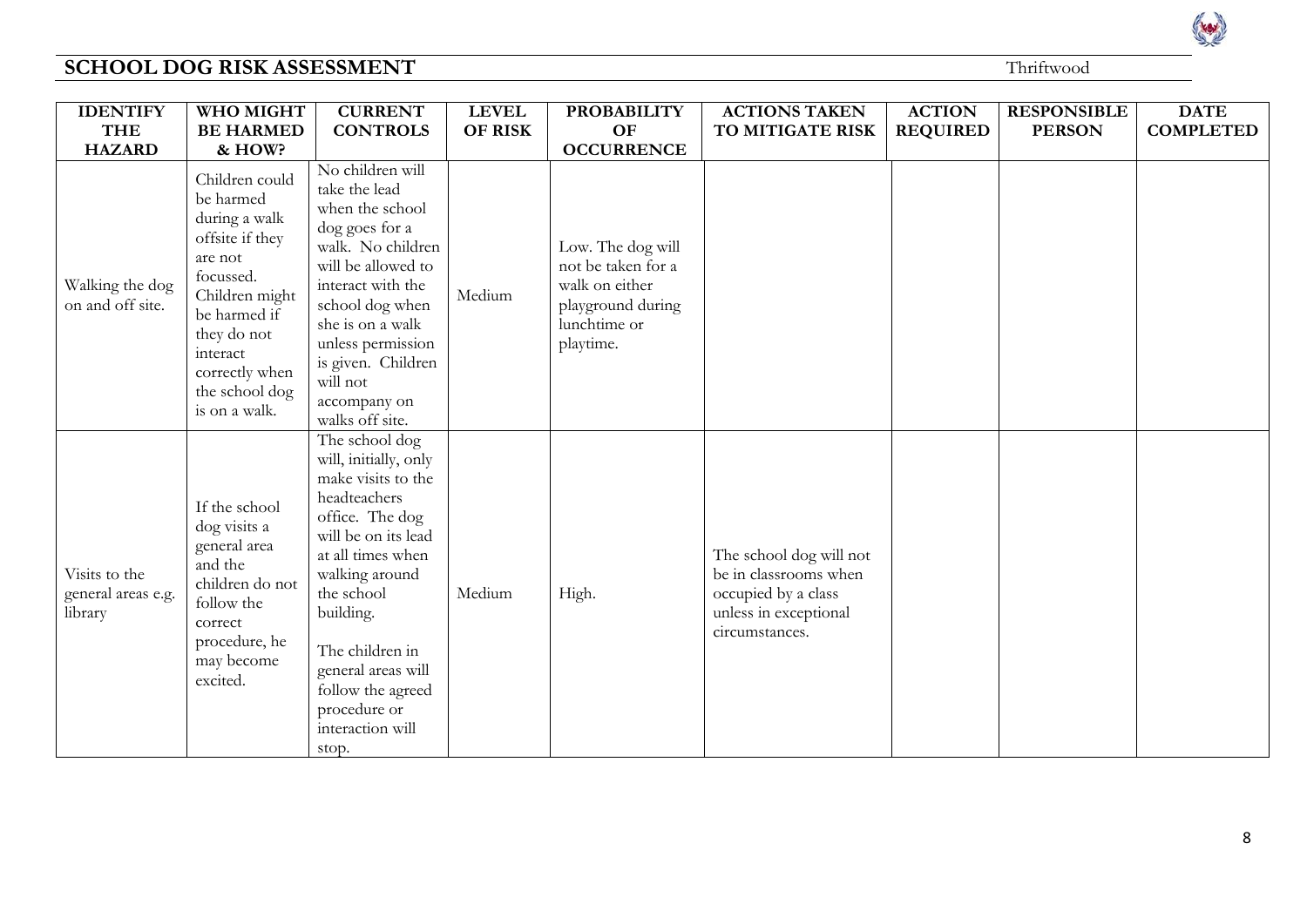| rwood |  |
|-------|--|
|       |  |

| <b>IDENTIFY</b>                 | <b>WHO</b>                                                                                     | <b>CURRENT</b>                                                                                                                                                                                                                                                                               | <b>LEVEL</b> | <b>PROBABILITY</b>      | <b>ACTIONS TAKEN</b>                                                                                                                                         | <b>ACTION</b>   | <b>RESPONSIBLE</b> | <b>DATE</b>      |
|---------------------------------|------------------------------------------------------------------------------------------------|----------------------------------------------------------------------------------------------------------------------------------------------------------------------------------------------------------------------------------------------------------------------------------------------|--------------|-------------------------|--------------------------------------------------------------------------------------------------------------------------------------------------------------|-----------------|--------------------|------------------|
| <b>THE</b><br><b>HAZARD</b>     | <b>MIGHT BE</b><br><b>HARMED &amp;</b>                                                         | <b>CONTROLS</b>                                                                                                                                                                                                                                                                              | OF RISK      | OF<br><b>OCCURRENCE</b> | TO MITIGATE<br><b>RISK</b>                                                                                                                                   | <b>REQUIRED</b> | <b>PERSON</b>      | <b>COMPLETED</b> |
|                                 | HOW?                                                                                           |                                                                                                                                                                                                                                                                                              |              |                         |                                                                                                                                                              |                 |                    |                  |
| School events                   | If the school<br>$\log$ is<br>overwhelmed,<br>he may<br>become<br>aggressive or<br>boisterous. | The school do<br>will only attend<br>school events if<br>they are<br>appropriate and<br>he will be under<br>the control of a<br>supervising adult.                                                                                                                                           | Low          | Low                     | Monitor the school<br>dog's reaction to<br>school events. If the<br>school events are too<br>overwhelming the<br>school dog might not<br>attend on that day. |                 |                    |                  |
| Other dogs (on<br>and off-site) | If the school<br>dog encounters<br>another dog,<br>he may be<br>boisterous.                    | Only Pets as<br>Therapy dogs will<br>be allowed on the<br>school premises<br>to support the<br>needs of pupils.<br>At no time will<br>the school dog be<br>walked by a child<br>and as a result, if<br>another dog is<br>seen this will be<br>$=$ dealt with by<br>the supervising<br>adult. | Low          | Low                     | Monitor the school<br>dog's reaction when<br>out walking.                                                                                                    |                 |                    |                  |

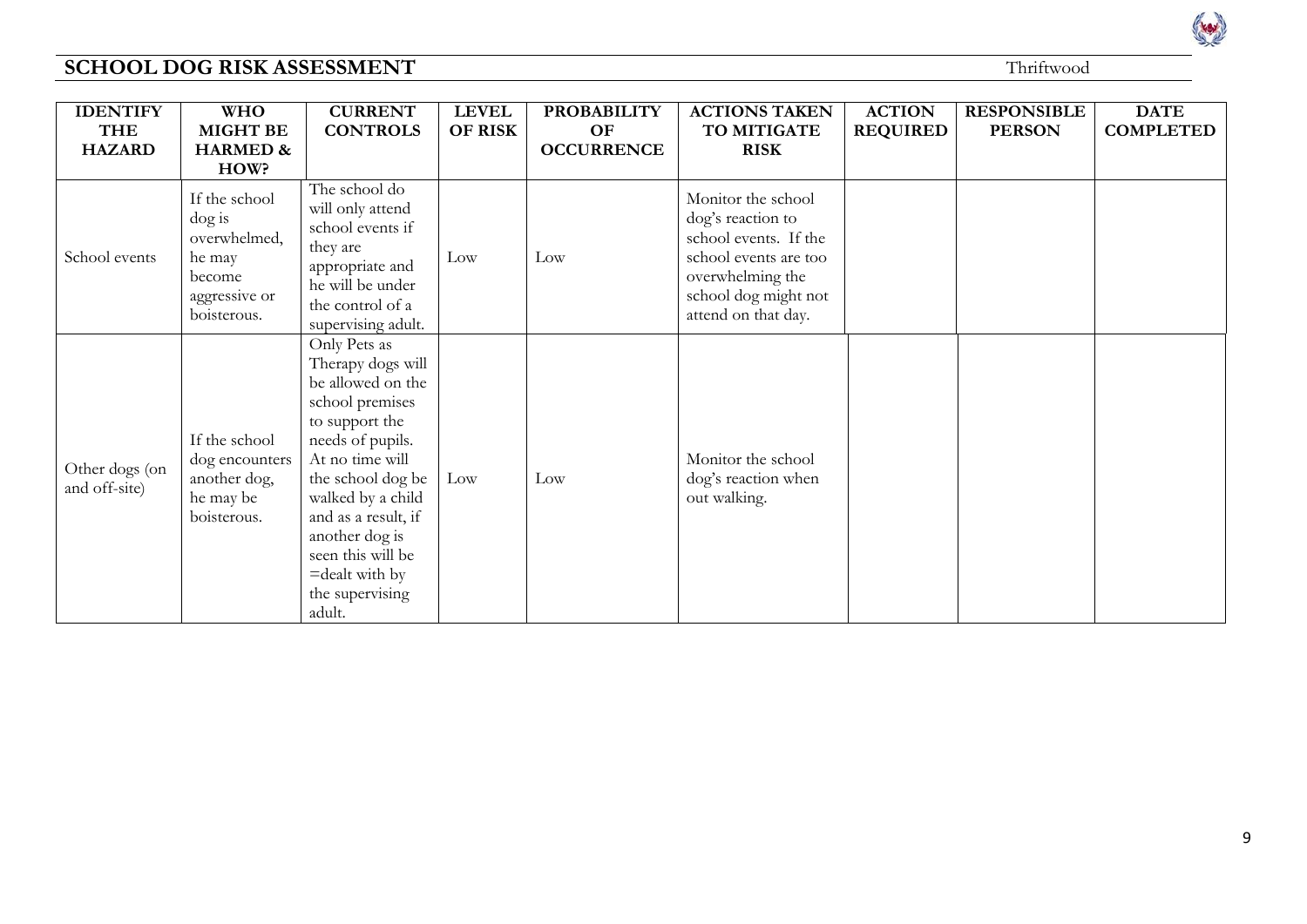| <b>IDENTIFY</b>    | WHO MIGHT        | <b>CURRENT</b>                       | <b>LEVEL</b>   | <b>PROBABILITY</b> | <b>ACTIONS TAKEN</b>                                                                                                                                                                                                                                                                               | <b>ACTION</b>   | <b>RESPONSIBLE</b> | <b>DATE</b>      |
|--------------------|------------------|--------------------------------------|----------------|--------------------|----------------------------------------------------------------------------------------------------------------------------------------------------------------------------------------------------------------------------------------------------------------------------------------------------|-----------------|--------------------|------------------|
| <b>THE</b>         | <b>BE HARMED</b> | <b>CONTROLS</b>                      | <b>OF RISK</b> | OF                 | TO MITIGATE RISK                                                                                                                                                                                                                                                                                   | <b>REQUIRED</b> | <b>PERSON</b>      | <b>COMPLETED</b> |
| <b>HAZARD</b>      | & HOW?           |                                      |                | <b>OCCURRENCE</b>  |                                                                                                                                                                                                                                                                                                    |                 |                    |                  |
| Fire drill / alarm | $\log$           | Dog being left in<br>the building.   | Low            | Low                | Dog to be involved in<br>practice fire alarm<br>procedure in order to<br>recognise alarm sound.<br>Key staff member will be<br>responsible for removing<br>dog from the building in<br>each area. Dog will be<br>signed in as a staff<br>member, so Fire<br>Marshalls know when<br>dog is on site. |                 |                    |                  |
| Lock Down          | $\log$           | Remain in<br>Headteachers<br>office. | Low            | Low                | Dog to remain with a key<br>adult.                                                                                                                                                                                                                                                                 |                 |                    |                  |

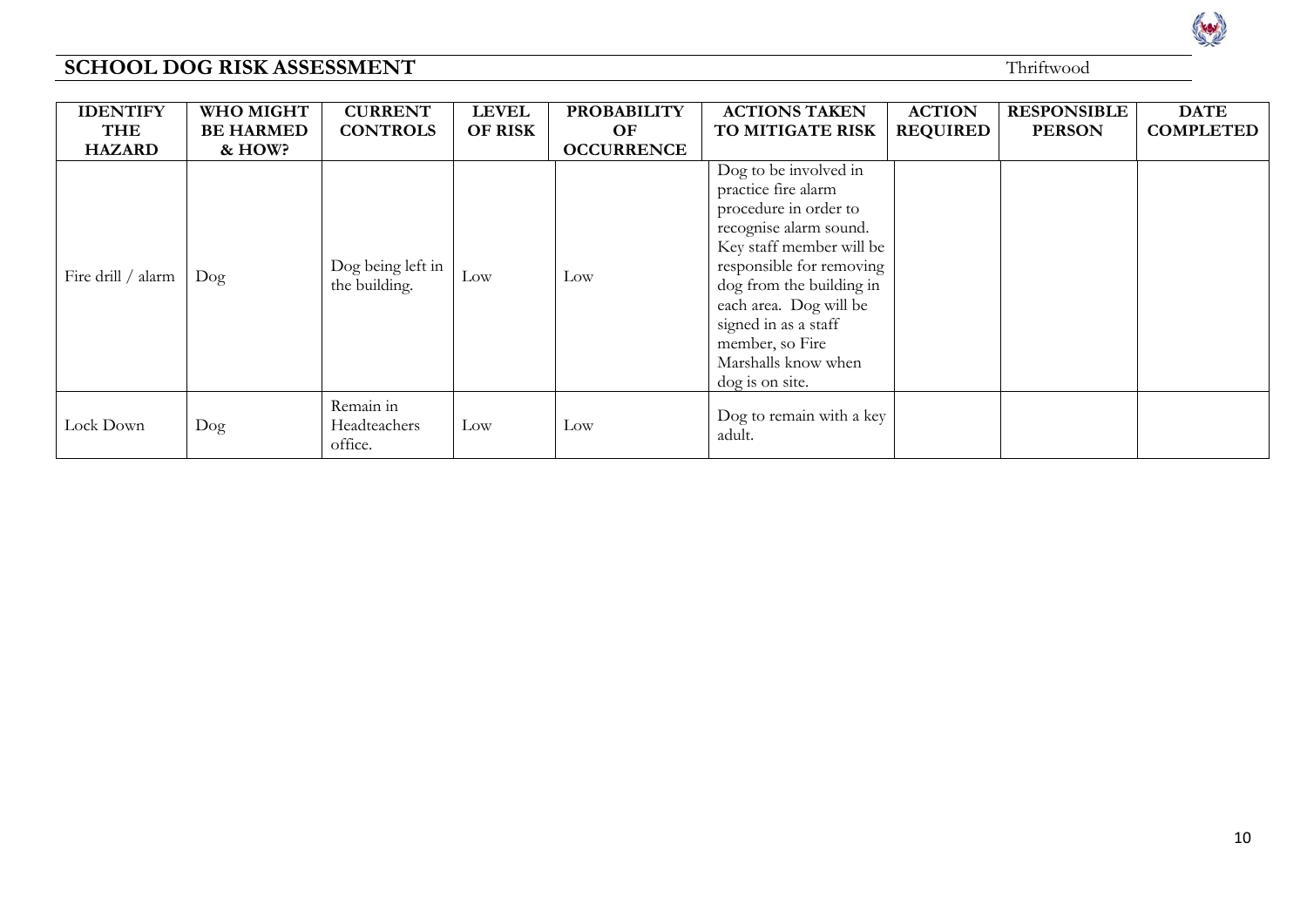| <b>IDENTIFY</b><br><b>THE</b><br><b>HAZARD</b>    | WHO MIGHT<br><b>BE HARMED</b><br>& HOW?                                                                  | <b>CURRENT</b><br><b>CONTROLS</b>                                                                                                                               | <b>LEVEL</b><br><b>OF RISK</b> | <b>PROBABILITY</b><br>OF<br><b>OCCURRENCE</b> | <b>ACTIONS TAKEN</b><br>TO MITIGATE<br><b>RISK</b>                                                                                                                                                                                                                                                                                   | <b>ACTION</b><br><b>REQUIRED</b> | <b>RESPONSIBLE</b><br><b>PERSON</b> | <b>DATE</b><br><b>COMPLETED</b> |
|---------------------------------------------------|----------------------------------------------------------------------------------------------------------|-----------------------------------------------------------------------------------------------------------------------------------------------------------------|--------------------------------|-----------------------------------------------|--------------------------------------------------------------------------------------------------------------------------------------------------------------------------------------------------------------------------------------------------------------------------------------------------------------------------------------|----------------------------------|-------------------------------------|---------------------------------|
| Financial cost of<br>the dog's<br>upkeep.         | School unable to<br>afford the<br>ongoing cost of<br>the dog's day to<br>day upkeep or<br>medical bills. | The dog is<br>ultimately the<br>responsibility of<br>Mrs Pryke both in a<br>well-being and<br>financial aspect.<br>The dog will be<br>insured by the<br>school. | Low                            | Low                                           | As the dog may be used<br>for 'therapy' work within<br>the school, the school<br>will accommodate costs<br>towards training and<br>assessment of the dog to<br>meet these criteria.                                                                                                                                                  |                                  |                                     |                                 |
| Claim is made<br>against school<br>about the dog. | School not<br>adequately<br>covered<br>financially.                                                      | Insurance will cover<br>any claim.<br>Certificate will be<br>kept in the school<br>Business Manager's<br>office and renewed<br>annually.                        | Low                            | Low                                           |                                                                                                                                                                                                                                                                                                                                      |                                  |                                     |                                 |
| Dog Phobia                                        | Pupils / visitors                                                                                        | Distress caused<br>through close<br>proximity to dog.                                                                                                           | Low                            | Low                                           | Advise visitors and<br>remove if necessary.<br>Notice signs in school<br>entrance advising of dog<br>presence and noted on<br>school website.<br>Staff to supervise dog at<br>all times and be sensitive<br>to all children's<br>reactions. Parents to be<br>offered programme of<br>support for child to help<br>overcome aversion. |                                  |                                     |                                 |